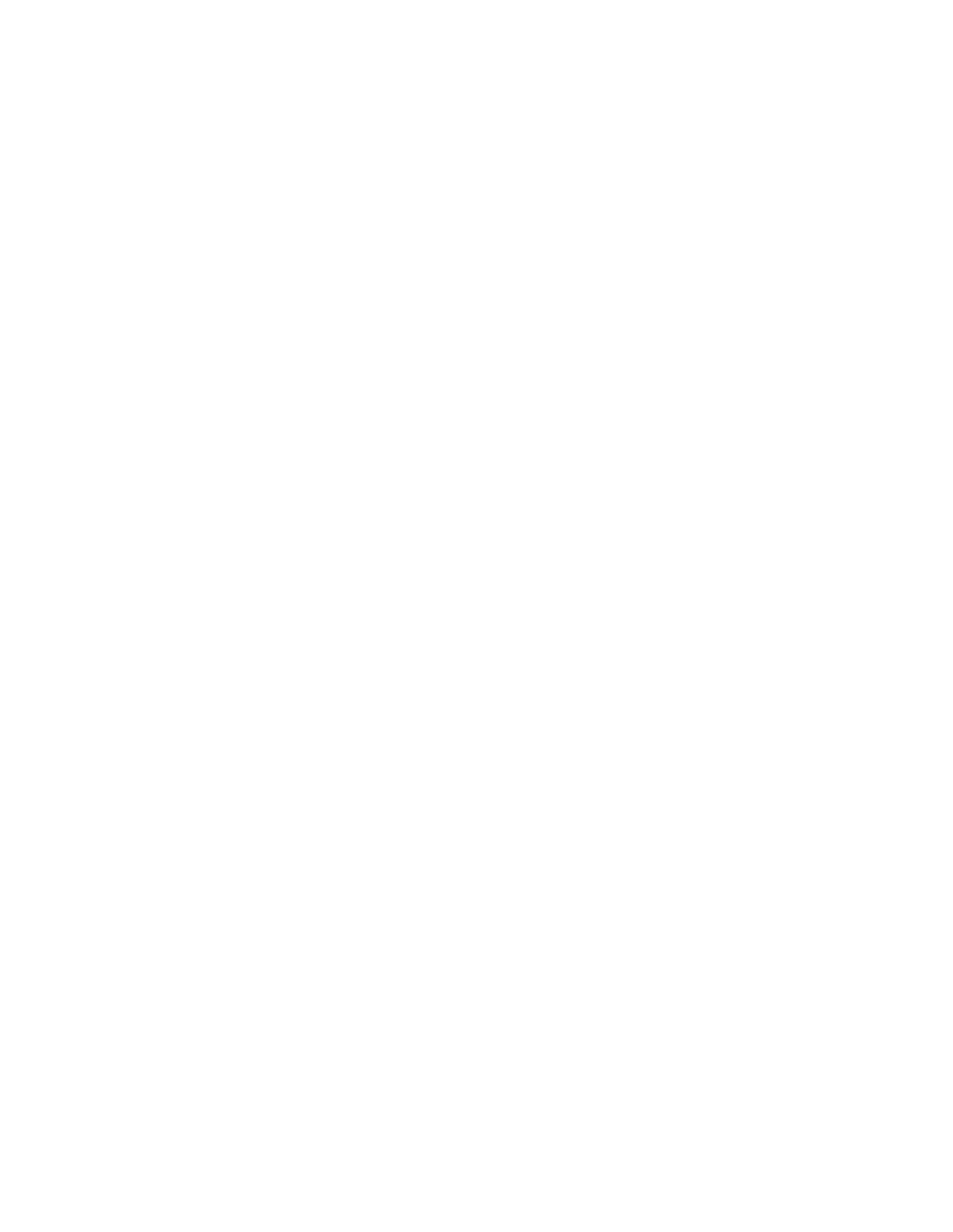#### **What is Evaporative Cooling**

Since ancient times, evaporative cooling has been used as an inexpensive and simple method of providing cooler air temperatures. Heat is absorbed whenever water is evaporated and converted to water vapor. Evaporative cooling is essentially adiabatic, following a constant wet bulb line, with no change in total heat. By passing air through or around a wetted surface, sensible heat is removed from the surrounding air in the vaporization of the water. In turn, the added water vapor increases the latent heat and relative humidity, but retains total heat at a constant value. In contrast to compressing a refrigerant, evaporative cooling requires no mechanical work or energy and operates at considerably less cost than cooling by refrigeration.

#### **Hastings Evaporative Cooler**

Hastings evaporative air coolers provide fresh air which is continuously drawn through special wetted 12" evaporative media. The unique crossfluted design of the media induces highly turbulent mixing of air and water for optimum heat and moisture transfer. Water flows through the length of the distribution heater, is jetted up through small holes spaced along the pipe, impinged on the larger cover pipe and transmitted to the media as a fine water curtain. The media is designed so that water is constantly directed to the air entry side. This results in cooling efficiencies up to 90%. It also allows greater face velocities without water carryover.

Two basic media are available on all EC Series coolers. The standard media is made from a special cellulose paper, impregnated with insoluble anti-rot salts and rigidifying saturants. Optional media made from large glass fibers bound together by inorganic, noncrystalline fillers and UL approved with a UL 900, Class 2 rating can be furnished. Both types of media have the unique crossfluted design.

#### **Evaporative Cooling Considerations**

As the total heat  $-$  Btuh content  $-$  of the air in the conditioned space remains constant during the evaporative cooling process, any decrease in sensible heat is countered by an increase in latent heat. In general, the use of evaporative cooling for conventional air conditioning is limited to locations with summer design wet bulb temperature of 70 degrees or less. However, evaporative cooling can be applied effectively in industrial and commercial applications with higher wet bulb design temperatures.



**HASTINGS EVAPORATIVE COOLER SECTION**  Air Discharge View



#### **HASTINGS EVAPORATIVE COOLER SECTION**  Air Intake View

The primary indicator of the potential effectiveness of evaporative cooling is the wet bulb depression during the peak hours. Normally evaporative cooling will be practical with a web bulb depression (entering dry bulb temperature minus entering wet bulb temperature) of 20 degrees or more. While cooling can be effected with smaller wet bulb depressions, a greater number of air changes are required as well as other application considerations.

#### **Evaporative Cooling Applications**

#### **1. Comfort Applications**

Evaporative coolers are used extensively for comfort air conditioning, rather than mechanical refrigeration in areas with relatively dry climate conditions. A large part of western United States falls in this category. In locations having a summer design wet bulb temperature of 70 degrees or less, evaporative coolers can be used for most comfort cooling applications.

#### **2. Relief Applications**

Relief cooling with evaporative coolers can be effectively accomplished for industrial and hot, humid commercial environments with practically no limitations as to design wet bulb temperatures. Many commercial and industrial applications feature high internal sensible and latent loads, often accompanied by large make-up air requirements. In most of these installations, it is not economically feasible to cool with mechanical refrigeration. As evaporative coolers have both low first cost and low operating cost and in turn require 100 percent outside air, they can be used most successfully to provide relief cooling for these applications.

Relief or comfort cooling using evaporative coolers is accomplished in two ways. First by lowering the dry bulb temperature of the air and secondly, by the movement of air over individuals. Generally comfort cooling for hot industrial applications is achieved by either space cooling or spot cooling. Air quantities vary dependent upon wet bulb depression and the internal heat source. In addition to industrial comfort cooling and industrial process cooling, evaporative coolers provide relief in such applications as laundries and restaurant kitchens. They have also proven practical for greenhouse as well as animal barn and poultry house cooling.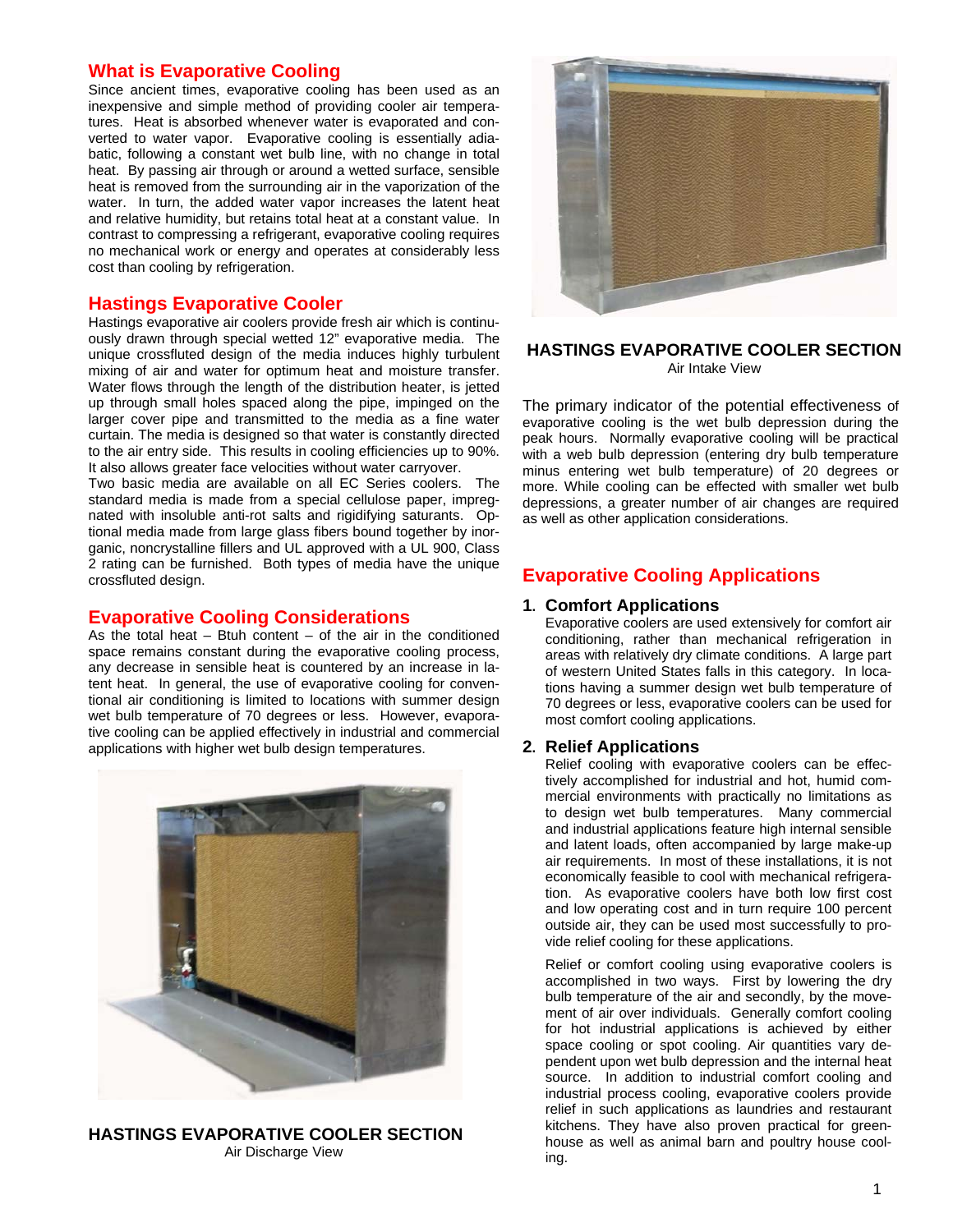## **EVAPORATIVE COOLER SELECTION TABLE**

| <b>MODEL NO.</b> | <b>ITEM</b> | <b>OPERATING DATA</b> |       |       |       |       |       |       |       |       |       |       |
|------------------|-------------|-----------------------|-------|-------|-------|-------|-------|-------|-------|-------|-------|-------|
| <b>EC-40</b>     | <b>CFM</b>  | 1500                  | 1750  | 2000  | 2250  | 2500  | 2750  | 3000  | 3250  | 3500  | 3750  | 4000  |
|                  | VEL. (FPM)  | 250                   | 292   | 333   | 375   | 417   | 458   | 500   | 542   | 583   | 625   | 667   |
|                  | EFF.        | .92                   | .91   | .90   | .90   | .89   | .89   | .89   | .88   | .88   | .87   | .87   |
|                  | AIR PD (IN) | .06                   | .08   | .10   | .12   | .15   | .18   | .21   | .25   | .29   | .32   | .36   |
|                  | <b>CFM</b>  | 4000                  | 4250  | 4500  | 4750  | 5000  | 5500  | 6000  | 6500  | 7000  | 7500  | 8000  |
| <b>EC-80</b>     | VEL. (FPM)  | 333                   | 354   | 375   | 396   | 417   | 458   | 500   | 542   | 583   | 625   | 667   |
|                  | EFF.        | .90                   | .90   | .90   | .90   | .89   | .89   | .89   | .88   | .88   | .87   | .87   |
|                  | AIR PD (IN) | .10                   | .11   | .12   | .14   | .15   | .18   | .21   | .25   | .29   | .32   | .36   |
|                  | <b>CFM</b>  | 8000                  | 8250  | 8500  | 8750  | 9000  | 9500  | 10000 | 10500 | 11000 | 11500 | 12000 |
| <b>EC-120</b>    | VEL. (FPM)  | 444                   | 458   | 472   | 486   | 500   | 528   | 556   | 583   | 611   | 639   | 667   |
|                  | EFF.        | .89                   | .89   | .89   | .89   | .89   | .88   | .88   | .88   | .87   | .87   | .87   |
|                  | AIR PD (IN) | .17                   | .18   | .14   | .20   | .21   | .23   | .26   | .29   | .31   | .34   | .36   |
|                  | <b>CFM</b>  | 12000                 | 12250 | 12500 | 12750 | 13000 | 13500 | 14000 | 14500 | 15000 | 15500 | 16000 |
| <b>EC-160</b>    | VEL. (FPM)  | 500                   | 510   | 521   | 531   | 542   | 562   | 583   | 604   | 625   | 646   | 667   |
|                  | EFF.        | .89                   | .88   | .88   | .88   | .88   | .88   | .88   | .87   | .87   | .87   | .87   |
|                  | AIR PD (IN) | .21                   | .22   | .23   | .24   | .25   | .27   | .29   | .30   | .32   | .34   | .36   |
| <b>EC-220</b>    | <b>CFM</b>  | 16000                 | 16500 | 17000 | 17500 | 18000 | 18500 | 19000 | 19500 | 20000 | 21000 | 22000 |
|                  | VEL. (FPM)  | 500                   | 516   | 531   | 547   | 562   | 578   | 594   | 609   | 625   | 656   | 688   |
|                  | EFF.        | .89                   | .88   | .88   | .88   | .88   | .88   | .88   | .87   | .87   | .87   | .87   |
|                  | AIR PD (IN) | .21                   | .22   | .24   | .25   | .27   | .28   | .30   | .31   | .32   | .35   | .38   |
|                  | <b>CFM</b>  | 22000                 | 22500 | 23000 | 23500 | 24000 | 25000 | 26000 | 27000 | 28000 | 29000 | 30000 |
| <b>EC-300</b>    | VEL. (FPM)  | 489                   | 500   | 511   | 522   | 533   | 556   | 578   | 600   | 622   | 644   | 667   |
|                  | EFF.        | .89                   | .89   | .88   | .88   | .88   | .88   | 88    | .88   | .87   | .87   | .87   |
|                  | AIR PD (IN) | .20                   | .21   | .22   | .23   | .24   | .26   | .28   | .30   | .32   | .34   | .36   |
|                  | <b>CFM</b>  | 30000                 | 31000 | 32000 | 33000 | 34000 | 35000 | 36000 | 37000 | 38000 | 39000 | 40000 |
| <b>EC-400</b>    | VEL. (FPM)  | 500                   | 517   | 533   | 550   | 567   | 583   | 600   | 617   | 633   | 650   | 667   |
|                  | EFF.        | .89                   | .88   | .88   | .88   | .88   | .88   | .88   | .87   | .87   | .87   | .87   |
|                  | AIR PD (IN) | .21                   | .22   | .24   | .25   | .27   | .29   | .30   | .31   | .33   | .35   | .36   |
|                  | <b>CFM</b>  | 40000                 | 41000 | 42000 | 43000 | 44000 | 45000 | 46000 | 47000 | 48000 | 49000 | 50000 |
| <b>EC-500</b>    | VEL. (FPM)  | 571                   | 586   | 600   | 614   | 629   | 643   | 657   | 671   | 686   | 700   | 714   |
|                  | EFF.        | .88                   | .88   | .88   | .87   | .87   | .87   | .87   | .87   | .87   | .87   | .87   |
|                  | AIR PD (IN) | .27                   | .29   | .30   | .31   | .33   | .34   | .35   | .37   | .38   | .40   | .41   |
|                  | <b>CFM</b>  | 50000                 | 51000 | 52000 | 53000 | 54000 | 55000 | 56000 | 57000 | 58000 | 59000 | 60000 |
| <b>EC-600</b>    | VEL. (FPM)  | 595                   | 607   | 619   | 631   | 643   | 655   | 667   | 679   | 690   | 702   | 714   |
|                  | EFF.        | .88                   | .87   | .87   | .87   | .87   | .87   | .87   | .87   | .87   | .87   | .87   |
|                  | AIR PD (IN) | .30                   | .31   | .32   | .33   | .34   | .35   | .36   | .38   | .39   | .40   | .41   |
|                  | <b>CFM</b>  | 60000                 | 62000 | 64000 | 66000 | 68000 | 70000 | 71000 | 72000 | 73000 | 74000 | 75000 |
| <b>EC-750</b>    | VEL. (FPM)  | 556                   | 574   | 593   | 611   | 630   | 648   | 657   | 667   | 676   | 685   | 694   |
|                  | EFF.        | .88                   | .88   | .88   | .87   | .87   | .87   | .87   | .87   | .87   | .87   | .87   |
|                  | AIR PD (IN) | .26                   | .28   | .30   | .31   | .33   | .34   | .35   | .36   | .37   | .38   | .39   |

2 Drift Elimator in shaded areas recommended—see page 3.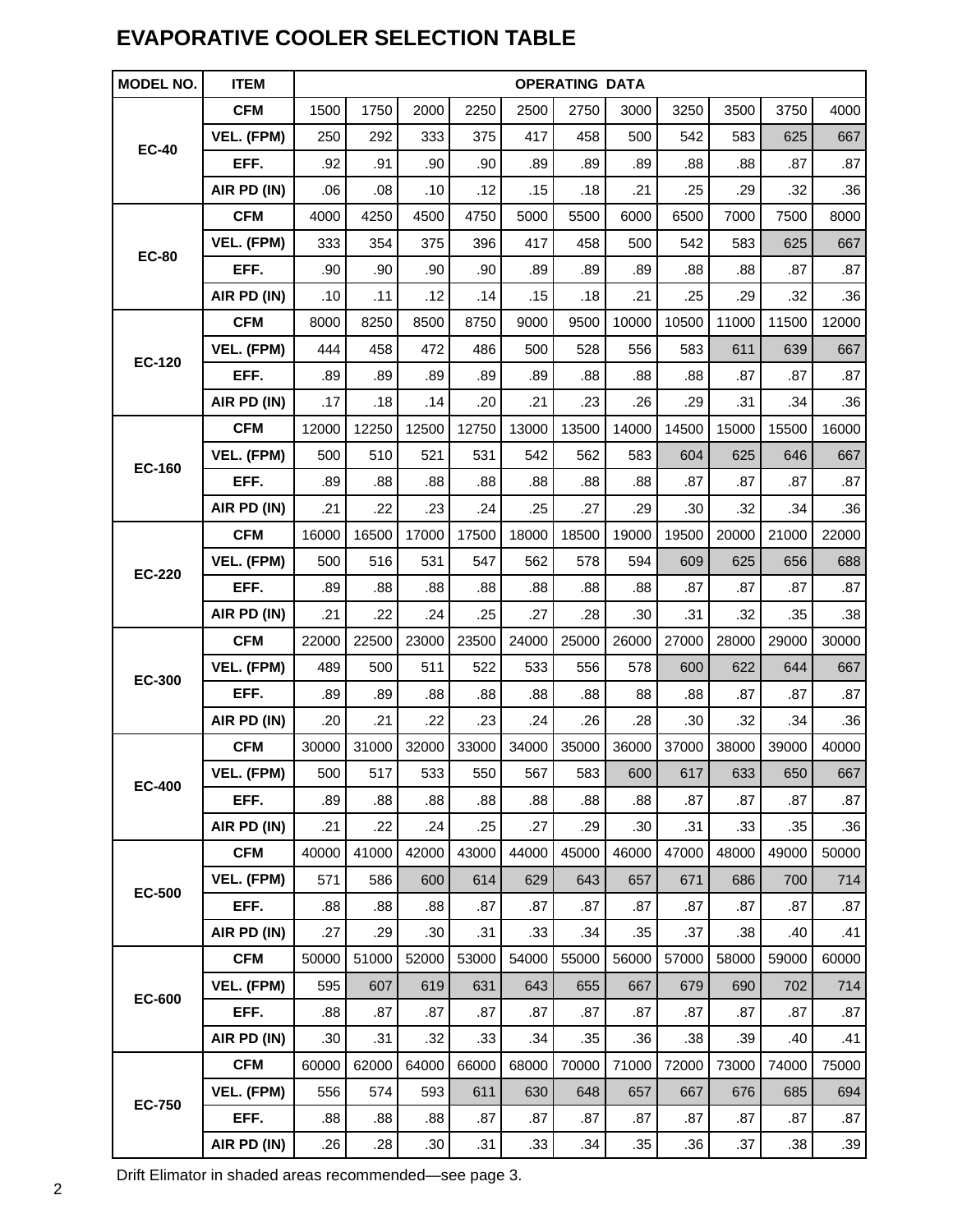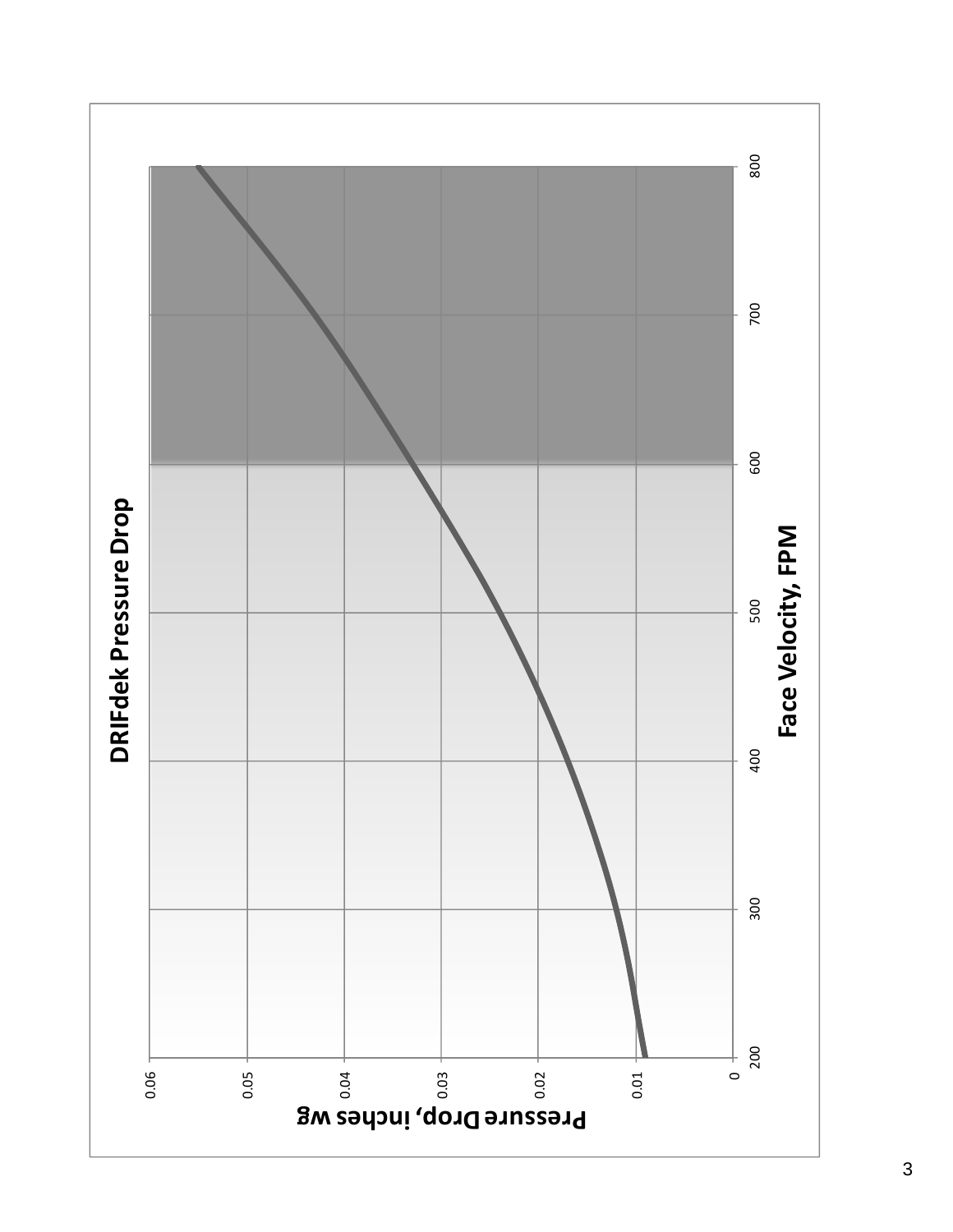## EVAPORATIVE COOLER PERFORMANCE DATA

#### **Discharge Air Temperature**

Hastings evaporative coolers reduce the dry bulb temperature of the intake or outside air from 87 to 92 percent of the wet bulb depression. The percentage is shown as efficiency in the selection table on page 3. As evaporative cooling is essentially adiabatic with no change in total heat, the wet bulb temperature will remain constant through the cooling process. Discharge dry bulb temperature can be determined by applying FORMULA A.



## **WATER PIPING AND CONTROLS**



#### **OPTIONAL AUTOMATIC DRAIN VALVE KIT**

Adds water conservation solenoid valve, solenoid drain valve and adjustable 24 hour timer. Replaces constant bleed-off system to provide periodic sediment and hard water deposit removal.

#### **Discharge Air Quantity**

A practical method of determining the required evaporative cooler air supply is the employment of air change calculations as shown in FORMULA B. Excessive interior heat loads and humid conditions having low design web bulb depressions will require more air changes and, in turn, a larger air quantity. It is important that evaporative coolers not be undersized. Also room air should not be circulated through the evaporator and all air from the evaporative cooler must be exhausted.

#### **FORMULA B**

Evaporative cooler size for summer operation can be determined from CFM required by a two step process:

| (1) Minutes per | Design dry bulb - Design wet bulb                    |
|-----------------|------------------------------------------------------|
| air change      | 10                                                   |
| $(2)$ CFM       | Building volume in cubic feet                        |
| required        | Minutes per air change                               |
|                 | Increase CFM up to 50% for heavy loads or humid area |

#### **STANDARD UNIT**

- 1. MANUAL SHUT OFF VALVE (WV) IS OPENED.
- 2. MANUAL DRAIN VALVE (DV) IS CLOSED.
- 3. FLOAT VALVE (FV) ALLOWS FRESH WATER TO ENTER RESERVOIR.
- 4. WATER PUMP (WP) WILL START AS SOON AS FLOAT SWITCH (FL) CLOSES. IF WATER IS TOO LOW PUMP WON'T RUN, WATER PUMP (WP) SHOULD BE WIRED SO THAT PUMP CANNOT RUN WITHOUT BLOWER MOTOR IN OPERATION.
- 5. BLEED-OFF (BO) TO PREVENT SCALE FORMA-TION, A BLEED-OFF AT THE RATE OF 3-6% IS RE-QUIRED. THE EXACT AMOUNT WILL DEPEND ON THE pH AND HARDNESS OF THE WATER, AND THE INTENSITY OF EVAPORATION.
- 6. UNIT CAN BE USED WITH BLOWER ON AND EVAPORATIVE COOLER PUMP OFF.

#### **OPTIONAL AUTOMATIC DRAIN VALVE PLUS FREEZE PROTECTION KIT**

Adds motorized drain valve adjustable 24 hour timer, outdoor freeze protection thermostat and indoor solenoid 3-way fill valve. Replaces constant bleed-off system and maintains an empty reservoir during freezing weather preventing ice expansion damage to water system and pump.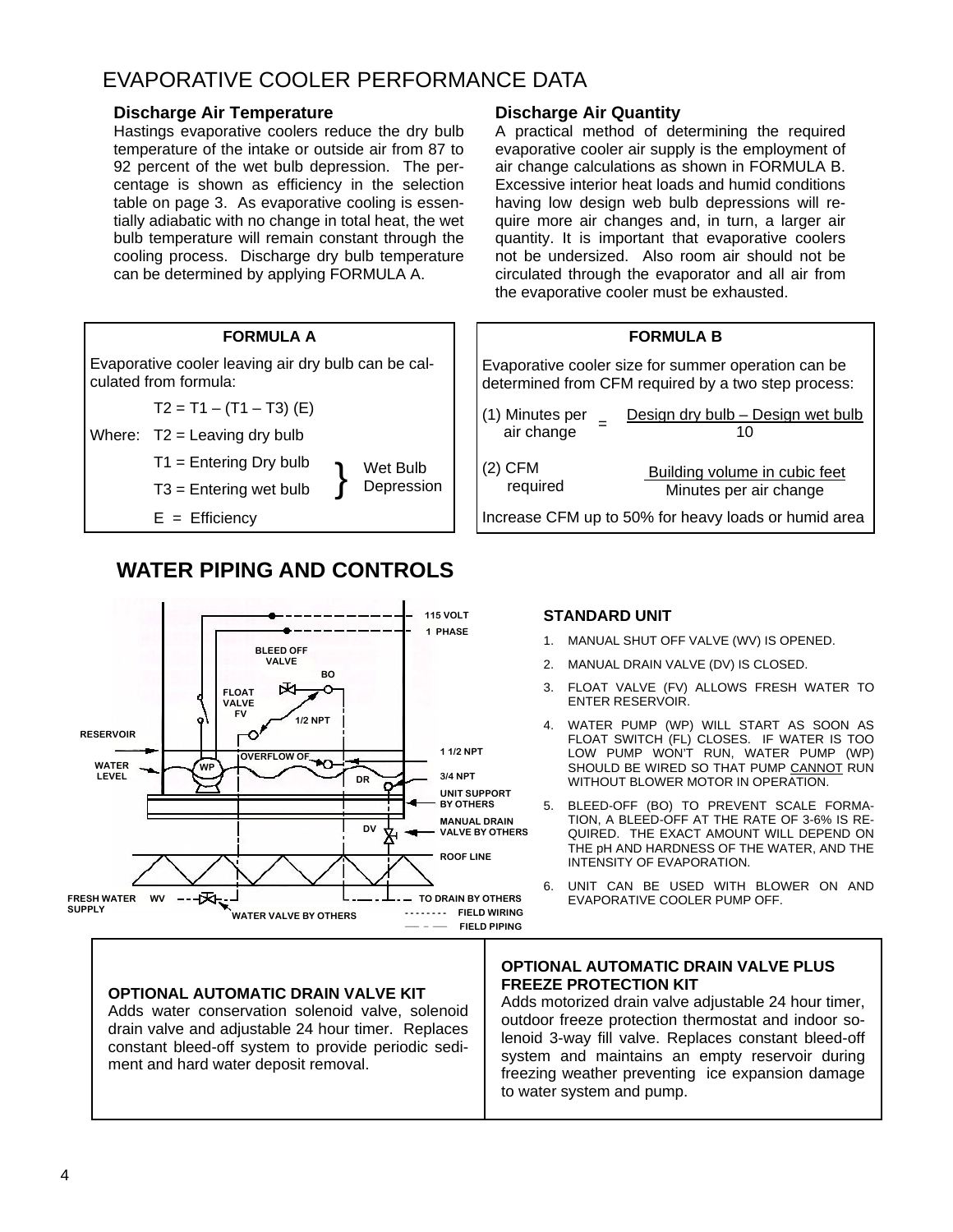## **DIMENSIONS**

#### **23 1/4 - 1/2" MPT WATER 8 7/8 INLET CONTROL 1/2" MPT**  日目 **BOX BLEED-OFF (IF REQUIRED) Model EC-40 EC-300 AIR THRU 220 THRU 750 FLOW A** 22 1/2 23 1/2 **3 9/16" B** | 8 | 9 **A C** 4 3/8 5 3/8 **1 1/2" MPT OVERFLOW D** 5 1/2 6 1/2 **SUMP B D 1/2" C 2"**  ▸ **SIDE VIEW 5" 3/4" MPT DRAIN F 1" 1" 1" E G FRONT VIEW—(OUTLET) (INLET TYPICAL)**

**Evaporative Cooler Section** 

|              |              |              |               |      |                          |      |               |        | $\star$ | $\star$         |
|--------------|--------------|--------------|---------------|------|--------------------------|------|---------------|--------|---------|-----------------|
| <b>Model</b> | <b>EC-40</b> | <b>EC-80</b> | <b>EC-120</b> |      | EC-160   EC-220   EC-300 |      | <b>EC-400</b> | EC-500 |         | EC-600   EC-750 |
| Е            | 36           | 48           | 48            | 48   | 60                       | 73   | 73            | 73     | 85      | 85              |
|              | 45           | 57           | 81            | 105  | 105                      | 117  | 162           | 186    | 186     | 234             |
| G            | 51/2         | 51/2         | 51/2          | 51/2 | 51/2                     | 61/2 | 61/2          | 61/2   | 61/2    | 61/2            |

\* Two smaller cabinets bolted together.

All dimensions in inches.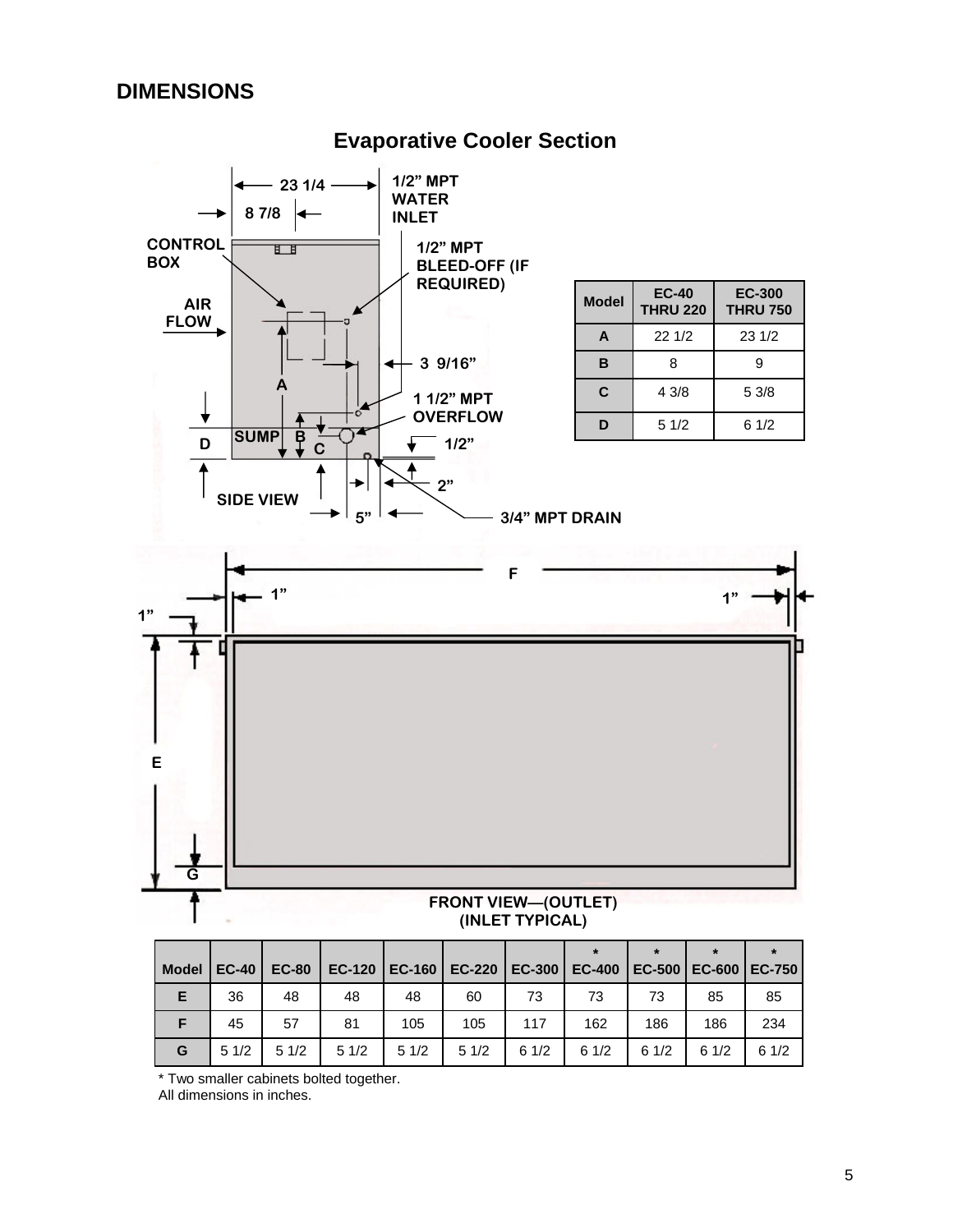### **DIMENSIONS**

## **Pre-Filter Section**



**Filters** 4)16 x 20 x 2 1)16 x 25 x 2 1)16 x 20 x 2  $2)20 \times 25 \times 2$  $2)20 \times 20 \times 2$ 4)20 x 25 x 2 4)20 x 20 x 2 5)20 x 25 x 2 5)20 x 20 x 2 15)20 x 20 x 2 2)16 x 25 x 2  $1)16 \times 20 \times 2$  $10$ ) 20 x 25 x 2  $5)20 \times 20 \times 2$ 16)20 x 25 x 2 8)20 x 20 x 2 24)20 x 25 x 2 8)16 x 20 x 2 30)20 x 25 x 2 10)16 x 20 x 2 40)20 x 25 x 2 10)16 x 20 x 2

\*Two smaller cabinets bolted together (access both end).

All dimensions in inches.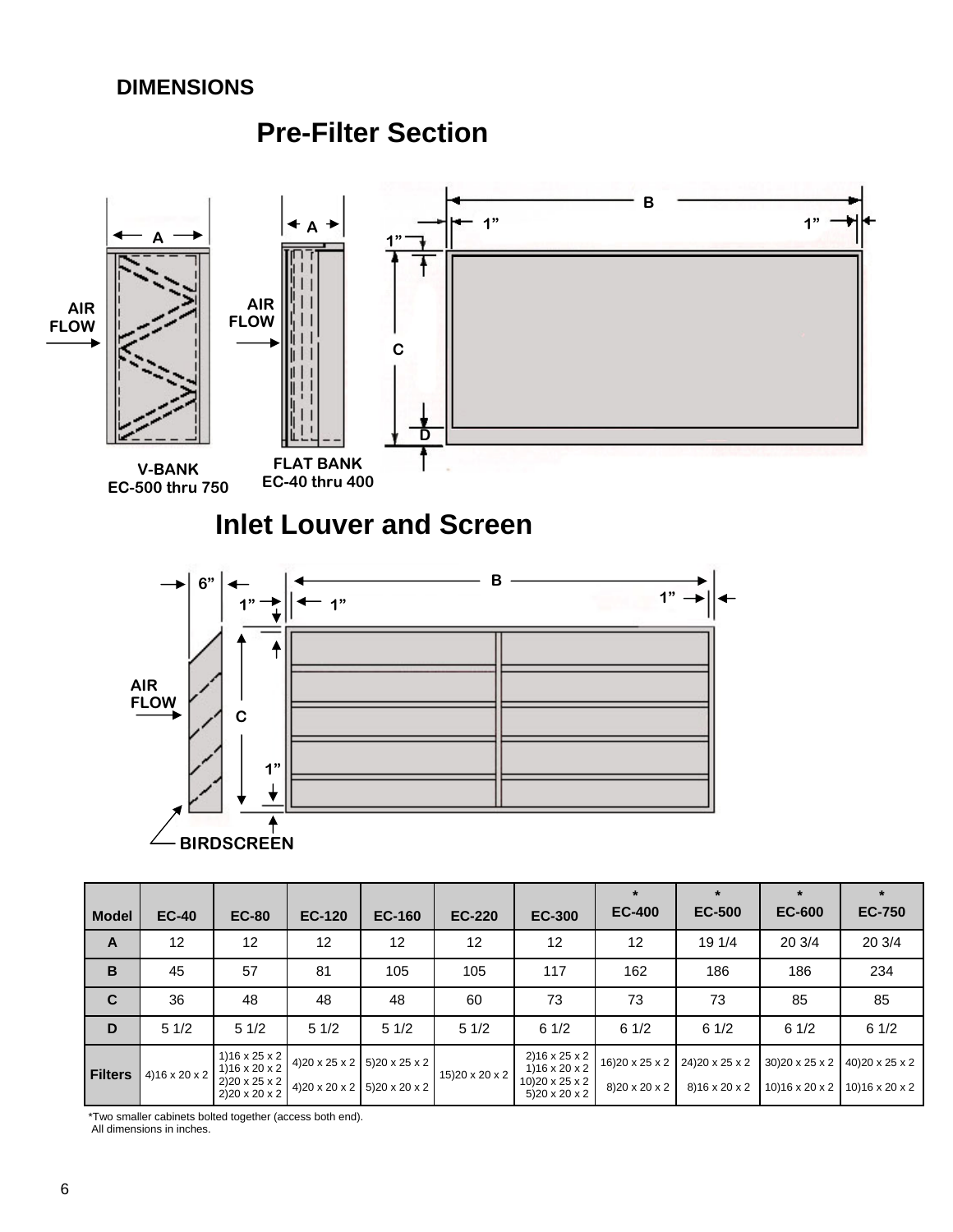## **DIMENSIONS**

| <b>Model</b>  | <b>Blower</b>  | <b>Dimensions in Inches</b> |                |    |        |         |  |  |  |
|---------------|----------------|-----------------------------|----------------|----|--------|---------|--|--|--|
|               | Size*          | A                           | в              | С  | E<br>D |         |  |  |  |
|               | <b>SB-112</b>  | 20                          | 45             | 36 | 26 1/2 | 33      |  |  |  |
|               | <b>SB-115</b>  | 20                          | 45             | 36 | 35     | 40      |  |  |  |
|               | LU-112         | 20                          | 45             | 36 | 25 3/8 | 30 1/4  |  |  |  |
| <b>EC-40</b>  | MB-112         | 20                          | 45             | 36 | 36 1/4 | 28 3/4  |  |  |  |
|               | <b>MB-114A</b> | 20                          | 45             | 36 | 36 1/4 | 39 1/2  |  |  |  |
|               | <b>MB-114B</b> | 20                          | 45             | 36 | 36 1/4 | 50 1/4  |  |  |  |
|               | MB-214         | 20                          | 45             | 36 | 36 1/4 | 63 3/4  |  |  |  |
|               | <b>SB-115</b>  | 20                          | 57             | 48 | 35     | 40      |  |  |  |
|               | <b>SB-215</b>  | 20                          | 35<br>48<br>57 |    |        | 75 1/8  |  |  |  |
|               | LU-115         | 30                          | 57             | 48 | 25 3/8 | 30 1/4  |  |  |  |
|               | LU-215         | 31 1/8                      | 57             | 48 | 25 3/8 | 60      |  |  |  |
| <b>EC-80</b>  | <b>MB-114A</b> | 20                          | 57             | 48 | 36 1/4 | 39 1/2  |  |  |  |
|               | MB-114B        | 20                          | 57             | 48 | 36 1/4 | 50 1/4  |  |  |  |
|               | MB-214         | 20                          | 57             | 48 | 36 1/4 | 63 3/4  |  |  |  |
|               | MB-218         | 24                          | 57             | 48 | 41     | 129     |  |  |  |
|               | SB-215         | 20                          | 81             | 48 | 35     | 75 1/8  |  |  |  |
| <b>EC-120</b> | <b>SB-218</b>  | 20                          | 81<br>48       |    | 39     | 79 1/8  |  |  |  |
|               | LU-215         | 31 1/8                      | 81             | 48 | 25 3/8 | 60      |  |  |  |
|               | MB-218         | 26                          | 81             | 48 | 41     | 129     |  |  |  |
| <b>EC-160</b> | <b>SB-215</b>  | 20                          | 105            | 48 | 35     | 75 1/8  |  |  |  |
|               | <b>SB-218</b>  | 20                          | 105            | 48 | 39     | 79 1/8  |  |  |  |
|               | LU-218         | 30                          | 105            | 48 | 31 1/4 | 68 1/8  |  |  |  |
|               | MB-218         | 24                          | 105            | 48 | 41     | 129     |  |  |  |
|               | SB-218         | 20                          | 105            | 60 | 39     | 79 1/8  |  |  |  |
| <b>EC-220</b> | <b>SB-222</b>  | 20                          | 105            | 60 | 49     | 96 5/8  |  |  |  |
|               | LU-218         | 48                          | 105            | 60 | 31 1/4 | 68 1/8  |  |  |  |
|               | MB-218         | 32                          | 105            | 60 | 41     | 129     |  |  |  |
|               | SB-222         | 36 1/8                      | 117            | 73 | 49     | 96 5/8  |  |  |  |
| <b>EC-300</b> | <b>SB-227</b>  | 20                          | 117            | 73 | 58     | 114 3/8 |  |  |  |
|               | <b>MB-218</b>  | 65                          | 117            | 73 | 41     | 129     |  |  |  |
| <b>EC-400</b> | <b>SB-222</b>  | 39 3/4                      | 162            | 73 | 49     | 96 5/8  |  |  |  |
|               | <b>SB-227</b>  | 48 1/4                      | 162            | 73 | 58     | 114 3/8 |  |  |  |
| <b>EC-500</b> | SB-227         | 39 3/4                      | 186            | 73 | 58     | 114 3/8 |  |  |  |
|               | SB-233         | 44 7/8                      | 186            | 73 | 67     | 141     |  |  |  |
|               | SB-227         | 39 3/4                      | 186            | 85 | 58     | 114 3/8 |  |  |  |
| <b>EC-600</b> | SB-233         | 44 7/8                      | 186            | 85 | 67     | 141     |  |  |  |
| <b>EC-750</b> | SB-233         | 39 3/4                      | 234            | 85 | 67     | 141     |  |  |  |

**Evaporative Cooler Transitions** 



**PLAIN VIEW (Typical)** 



**SIDE VIEW (Typical)** 

**\*Other configurations available**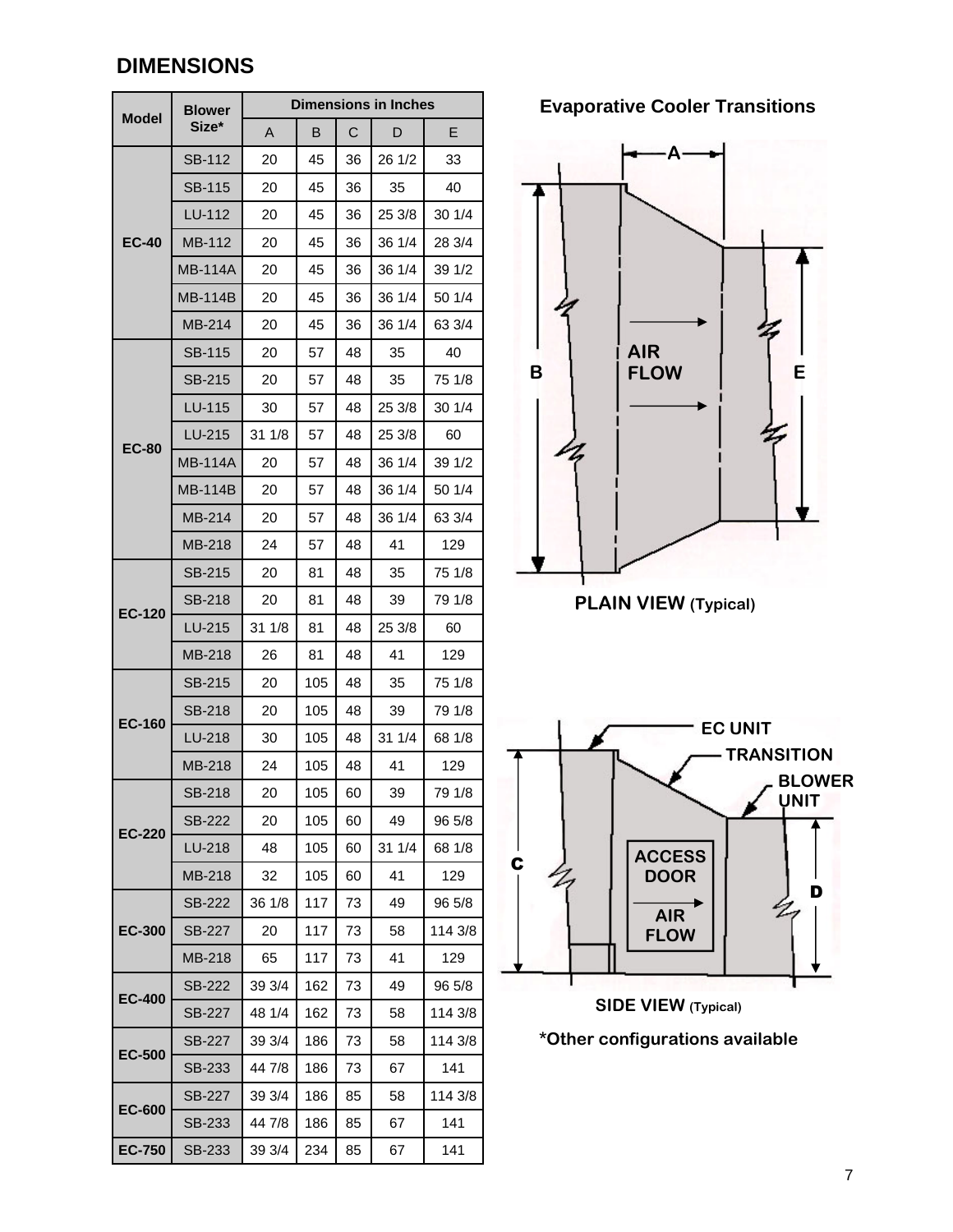| <b>SPECIFICATIONS</b>          |                  |                                     |              |               |               |               |               |                |                |               |               |
|--------------------------------|------------------|-------------------------------------|--------------|---------------|---------------|---------------|---------------|----------------|----------------|---------------|---------------|
| <b>Model</b>                   |                  | <b>EC-40</b>                        | <b>EC-80</b> | <b>EC-120</b> | <b>EC-160</b> | <b>EC-220</b> | <b>EC-300</b> | <b>EC-400</b>  | <b>EC-500</b>  | <b>EC-600</b> | <b>EC-750</b> |
| Evaporating Area - Sq. Ft.     |                  | 6                                   | 12           | 18            | 24            | 32            | 45            | 60             | 70             | 84            | 108           |
|                                | <b>Number</b>    | 1                                   |              | 1             | 1             | 1             | 1             | $\overline{c}$ | $\overline{c}$ | 2             | 2             |
|                                | <b>HP</b>        | 1/50                                | 1/6          | 1/6           | 1/6           | 1/6           | 1/6           | (2) 1/6        | (2) 1/6        | (2) 1/6       | (2) 1/6       |
| <b>Pump Motor</b>              | <b>Amps</b>      | 1.1                                 | 5.0          | 5.0           | 5.0           | 5.0           | 5.0           | $5.0$ (ea.)    | $5.0$ (ea.)    | 5.0 (ea.)     | $5.0$ (ea.)   |
|                                | <b>Voltage</b>   | 115 Volts $-$ 1 Phase $-$ 60 Hertz  |              |               |               |               |               |                |                |               |               |
| <b>Construction</b>            | <b>Reservoir</b> | <b>Stainless Steel</b>              |              |               |               |               |               |                |                |               |               |
|                                | <b>Cabinet</b>   | Aluminized steel - exterior painted |              |               |               |               |               |                |                |               |               |
| <b>Evaporative Media</b>       |                  | 12" Celdek                          |              |               |               |               |               |                |                |               |               |
| <b>Water System</b>            |                  | Schedule 40 PVC Pipe                |              |               |               |               |               |                |                |               |               |
| Shipping Weight - lbs.         |                  | 110                                 | 176          | 225           | 271           | 310           | 373           | 634            | 726            | 845           | 1067          |
| <b>Operating Weight - lbs.</b> |                  | 335                                 | 560          | 650           | 825           | 880           | 1135          | 1680           | 1930           | 2085          | 2635          |

## **Standard Equipment Engineers Specifications**

Furnish and install the following Hastings evaporative cooling section:

**Model Number CFM 115/60/1 Pump Voltage** 

The evaporative cooler shall have 12" Celdek evaporative media, submersible water pump, schedule 40 P.V.C. water distribution system with splash tube spray over media, cast brass float type fill valve and manual bleed-off valve for constant sediment drainage. Cabinet to be constructed of 18 gauge aluminized steel with painted exterior. Reservoir to be 20 gauge stainless steel.

## **Options and Accessories**

- Automatic drain valve kit.
- Automatic drain valve plus freeze protection kit.
- Insulated transitions to Hastings blower sections.
- 12" Glasdek media UL approved, UL900, Class 2 rating.
- Drift Eliminator. Recommended at 600 FPM to 699 FPM. Required above 700 FPM
- Flatbank or V-bank pre-filter section.
- 2" cleanable or extended surface filters.
- Intake louver with birdscreen.
- Step down transformer for either 208 Volt 3 Ph. Or 230/460 V. 3 Ph.
- Matching base rail for use with Hastings blower section.
- U.L. Label Panel